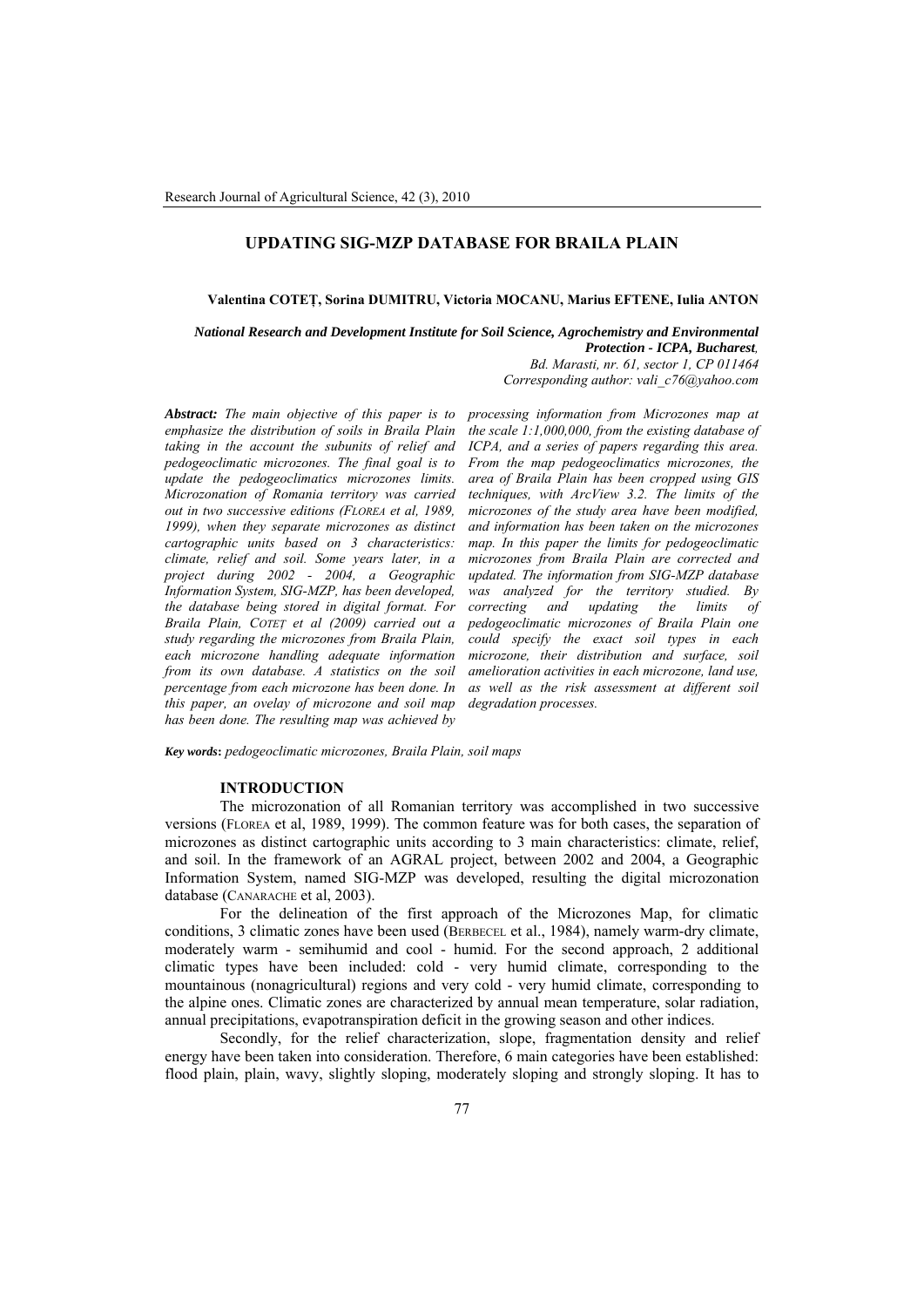highlight that these characteristics refer to the prevailing conditions in the respective microzones, the variations inside them not being taken into account, even though they are important. In the relatively often cases in which the same microzone/area is larger, occupying more than one relief unit, it is subdivided in different subareas.

Thirdly, for soil conditions, the first approach (FLOREA et al., 1989) found 27 taxonomic units, while the second one (FLOREA et al., 1999) 28 taxonomic units, mainly soil types. Not all the soil types from the Romanian classification are found in the final map, some of them being not so widely spread. Sometimes, taxonomic subdivision of the soil types are also given. The soils mentioned in the description of the microzone, as well as their characterization, are those prevailing in the respective microzones.

The microzones map has been digitized and a Geographic Information System has been developed, in the frame of a national research program (DUMITRU et al, 2008). The MZP layer has 455 separately polygons, corresponding to 101 microzone types. The ID for each polygon is the label of each microzones. Each polygon has only a record in the database, with several attributes (indices, parameters, properties). Additionally, for each polygon others parameters could be computed using pedotransfer functions.

Using the information stored in this SIGMZP, several applications have been developed, as well as a set of Pedotransfer Rules, and some maps about soil degradation processes have been drawn at a general scale of 1:1,000,000. The main issue is due to the lack of information for a larger scale that 1:1,000,000, which is appropriate for a national level, but not so precise at regional scale.

The aim of this paper is to redraw the Microzones map, taking into account the specific relief and soil conditions, for a test area of Braila Plain. The test area has been chosen taking into account the available information about it.

Braila Plain is a part of the Romanian Lower Danube Plain and belongs to Northern Baragan. It is known as a geographic subunit with large areas of saline soils and groundwater with high mineralization. It represents the eastern part of the Buzau-Calmatui interfluve and is bounded by Calmatui river plain (valley) to the south, eastward by the Danube valley, northward by the Buzau valley and westward by the Buzau floodplain which continues south with Buzoel valley (between Faurei and North Ulmu) (COTET and EFTENE, 2009).

In Braila Plain (northern Baragan) soils distribution exhibits a zonal character on the East-West direction: Vermic Calcaro-Calcic Chernozems, characteristic for the Danube terrace, passing toward West in Vermic Calcic Chernozems, then in Haplic Chernozems.

### **MATERIAL AND METHODS**

An important issue regarding Braila Plain was its delimitation. By overlapping the Microzone map with the soil map and topographical maps, 1:25,000 scale, it could be noticed that the 4 microzones describing Braila Plain were not fitted to the others maps. The flood sector had to be excluded from this area. The information about soil types from the soil map and about the floodplain limits from topographical maps has been taken into consideration.

Therefore, the main data used in this analysis, taking into consideration the various input types, are as follows: a) the Microzones map of Romania, 1:1,000,000 scale and its attributes table; b) the soil map of Romania, 1:200,000 scale, version 1 (1995); c) the topographic maps at a scale of 1:25,000, as georeferrenced images.

- The steps followed to achieve the goal of the paper are as follows:
- Identifying the input data sources (maps, databases);
- Preparing the topographic maps for that area in order to use it in digital format by georeferrencing them;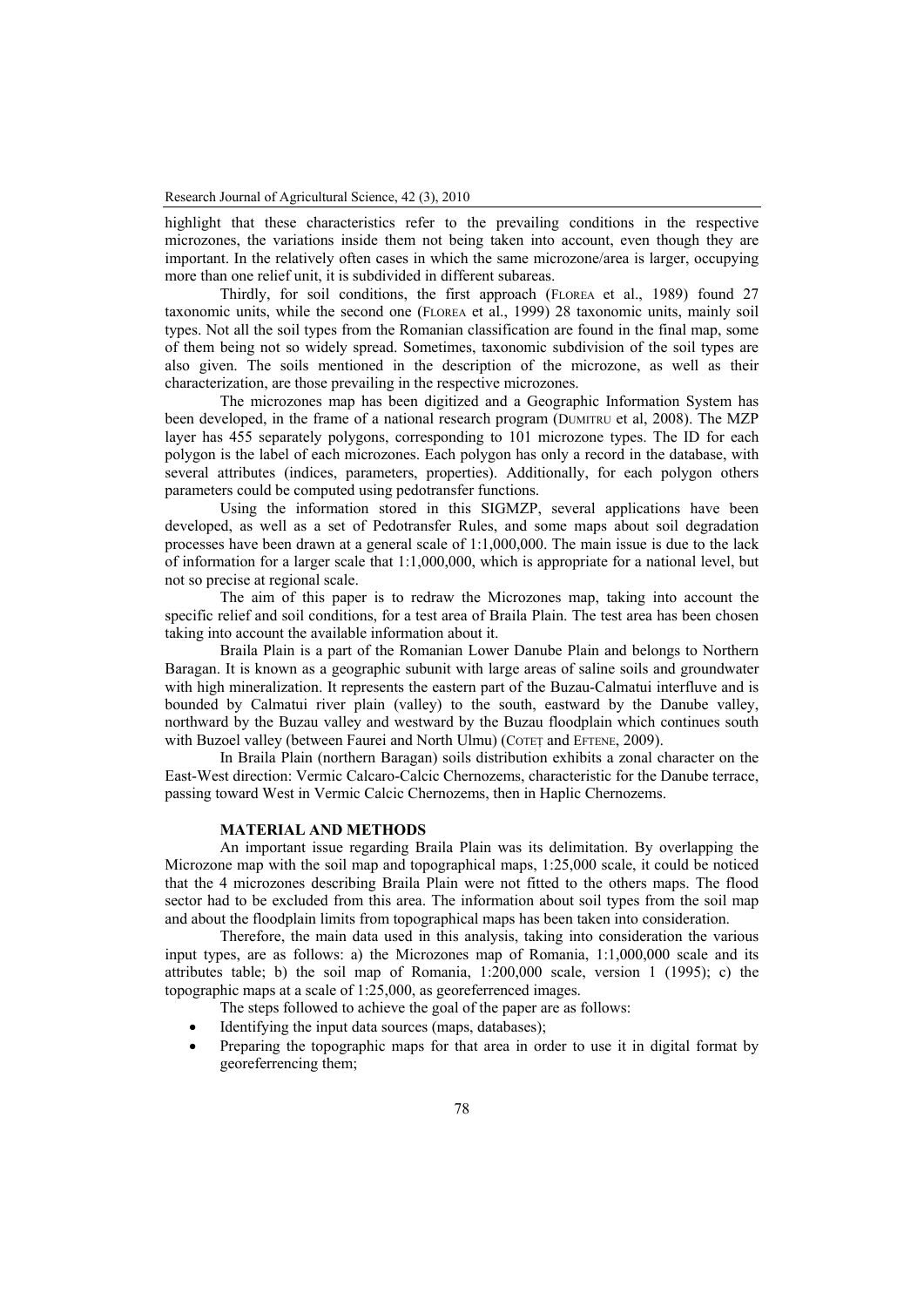Research Journal of Agricultural Science, 42 (3), 2010

- Redrawing the new limit for the microzones in Braila Plain area, by overlapping the microzone layer with the soil map and the topographic map imagines;
- Cropping the outcome for Braila Plain;
- Assessing the areas occupied for each microzone by each soil type.

The main issue was to redraw the new limits, and the procedure has been done using ArcView modules, and on screen digitization. At background, the soil map and topographic imagines have been used alternatively. The process was not automatic.

At the end, the new redrawn microzones map and soil map have been overlapped, in order to improve the SIGMZP database with more detailed information about soil types of Braila Plain.

# **RESULTS AND DISCUSSIONS**

The SIGMZP is a spatial database, handling spatial data about land characteristics, but not about soils. The additional attribute database stores data for each microzone map unit regarding the climate type, the main topographical characteristics, as well as some information about up to ten soil components for each microzone, including the percent of total area occupied by each soil component, but not their spatial distribution. The test area of Braila Plain covers 4 microzones, as follows: 4/3, 13/2, 109/1 and 109/2. In table 1, the data from the existing SIGMZP database are presented, showing the soil components for the four microzone of Braila Plain stored as additional attributes of microzone map units.

*Table 1* 

Soil distribution in Braila Plain (northern Baragan) in different pedoclimatic units (microzones)

|                               |               |                | $\frac{9}{6}$ of units)      |        |        |        |        |
|-------------------------------|---------------|----------------|------------------------------|--------|--------|--------|--------|
|                               |               |                | Northern Baragan Microzones* |        |        |        |        |
| Soil                          |               | <b>Texture</b> | 4/3                          | 13/2   | 109/1  | 109/2  | Total  |
| Chernozems (CZ)               |               |                | 90.50                        | 86.00  |        |        |        |
| Chernozems (Czti)             |               | coarse-middle  | 13.50                        | 79.00  |        |        | 58.03  |
| Chernozems (CZvm)             |               | middle         |                              |        |        |        |        |
| Chernozems (Czti) a           |               | fine           |                              | 1.40   |        |        | 0.96   |
| Vermic/ carbonatic chernozems |               | middle         |                              |        |        |        |        |
| (CZvm/k)                      |               |                | 58.20                        | 0.40   |        |        | 16.82  |
| Salinized chernozems (CZsc)   |               | middle         | 18.80                        | 4.80   |        |        | 8.62   |
| Cambic chernozems (CCti)      |               | coarse         |                              | 4.40   |        |        | 3.00   |
| Soloncheaks (SC)              |               | middle         | 1.80                         | 5.40   |        |        | 4.20   |
| Solonets (SN)                 |               | middle to fine |                              | 1.10   | 7.70   |        | 1.48   |
| Psamosols (PS)                |               | coarse         |                              |        | 92.30  | 100.00 | 0.15   |
| Alluvial soils (SAti)         |               | middle to fine |                              | 2.60   |        |        | 2.08   |
| Lakes                         |               |                |                              | 0.5    |        |        | 0.30   |
| Total percentage              |               |                | 100.00                       | 100.00 | 100.00 | 100.00 | 100.00 |
| Unit surface                  | ha            |                | 44.59                        | 107.01 | 1.77   | 3.42   | 156.79 |
|                               | $\frac{0}{0}$ |                | 28.44                        | 68.25  | 1.13   | 2.18   | 100.00 |

After analyzing the input data, new limits of Braila Plain have been drawn as shown in figure 1. The limits of the two small microzones located on sandy soils have been modified also, taking into account the sandy soil polygons.

The south-eastern corner of the test area has been moved according to the level curve from topographic map (arrow 1), in order to exclude the Danube flood plain, and the alluvial soils too. The all east side of 4/3 microzone has been moved to west, for the same reasons. The north-eastern corner of the same microzone has been moved in order to extend the area and to integrate the soils that are not alluvial ones (arrow 2). The north side of both 4/3 and 13/2 microzones have been changed in the same direction.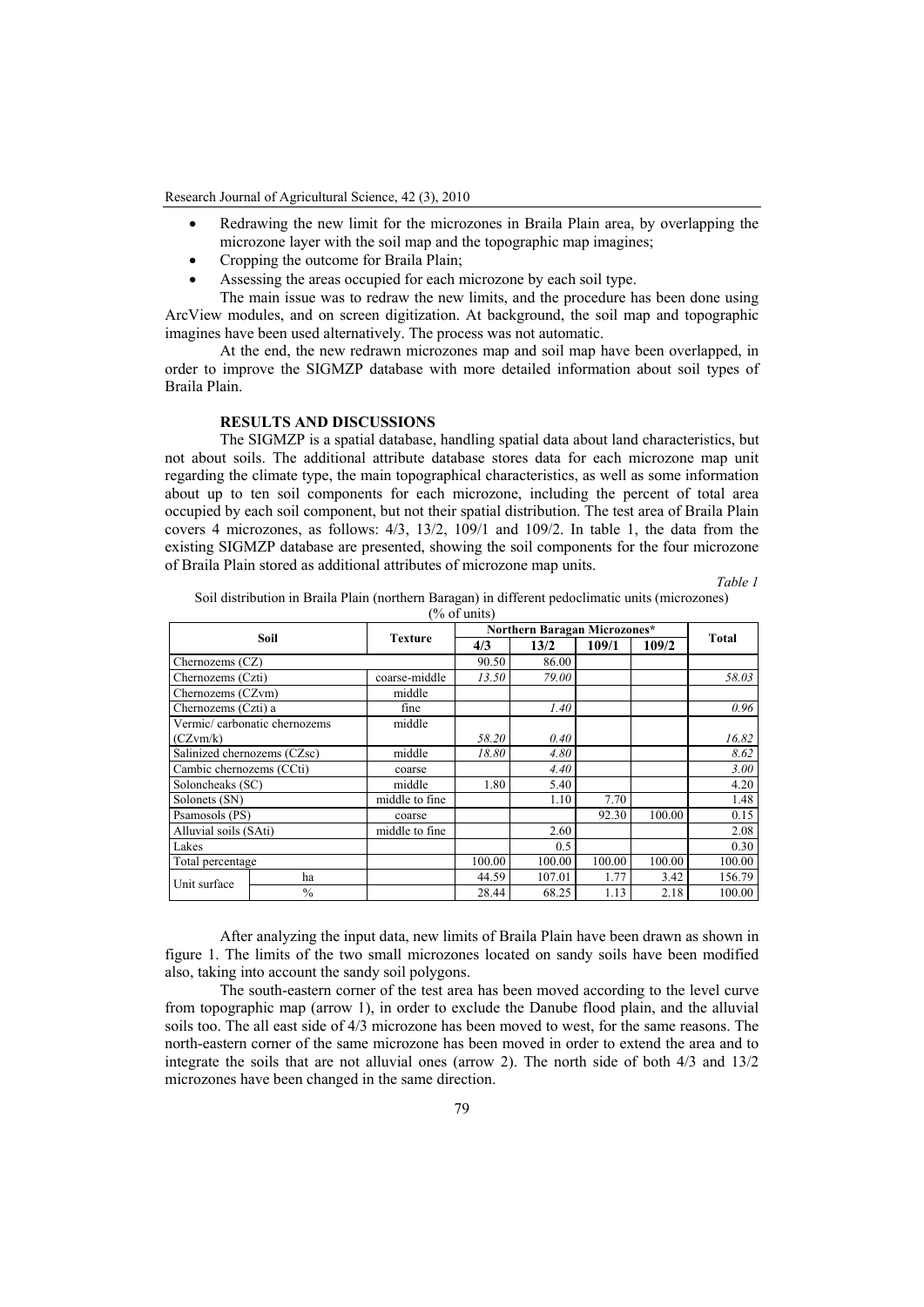Research Journal of Agricultural Science, 42 (3), 2010

Both small microzones located mainly on sandy materials (109/1 and 109/2) have been moved (arrow 3), taking into consideration the Psamosols and other sandy soils location on soil map.



Figure 1. Redrawing the new limits for Braila Plain (northern Baragan) microzones map

The first result was the changes in the total area of the 4 microzones comprising the Braila Plain, as well as the changes in the area of each microzone, separately. These differences between the old and new areas of the microzones of test area could be noticed in table 2. The total area of the four microzone covering Braila Plain increased to 2918 ha, especially due to the microzone 13/2.

| an |  |
|----|--|
|    |  |

| Cod unit | Microzone symbol | Surface (ha) | <b>Differences</b> |        |  |
|----------|------------------|--------------|--------------------|--------|--|
|          |                  | Old          | <b>New</b>         |        |  |
| 4/3      | $I-S-CZ(k,f)$    | 44,585       | 44.479             | $-107$ |  |
| 13/2     | $I-S-CZ(f)$      | 107.014      | 109,590            | 2,577  |  |
| 109/1    | $I-o-PS$         | .772         | 2,042              | 270    |  |
| 109/2    | I-o-PS           | 3,418        | 3,596              | 178    |  |
| Total    |                  | 156,788      | 159,706            | 2,918  |  |

Microzones distribution in Braila Plain (northern Baragan)

The output layer has been cropped for Braila Plain, in order to analyze the area. By overlaying it with the soil map, 1:200,000 scale, information about the soil cover for each microzones of Braila Plain has been obtained (fig. 2).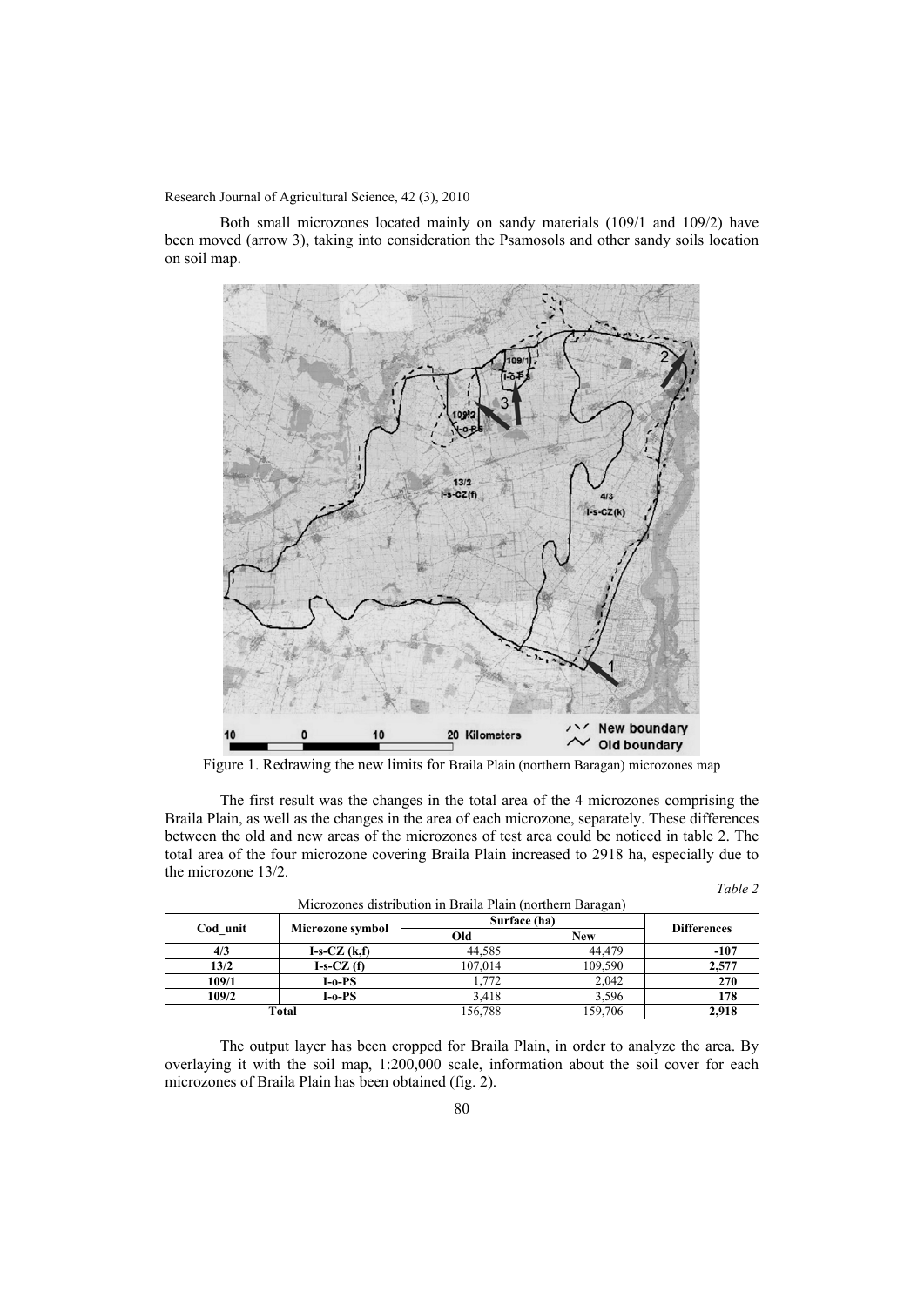

Figure 2. Soil distribution in Braila Plain (northern Baragan)

In table 3, the new percentages of each soil component of each microzone after the new boundaries have been delimited are presented.

| <i>l</i> able |  |
|---------------|--|
|---------------|--|

| Soil distribution in Braila Plain (northern Baragan) in different pedoclimatic units (microzones) |  |  |  |  |  |  |
|---------------------------------------------------------------------------------------------------|--|--|--|--|--|--|
| after redrawing $(\%$ of units)                                                                   |  |  |  |  |  |  |

| Soil                                                 |               | <b>Texture</b>      | $\frac{1}{2}$<br>Northern Baragan Microzones* |        |                          |        |              |
|------------------------------------------------------|---------------|---------------------|-----------------------------------------------|--------|--------------------------|--------|--------------|
|                                                      |               |                     | 4/3                                           | 13/2   | 109/1                    | 109/2  | <b>Total</b> |
| Chernozems (CZ)                                      |               |                     | 97.91                                         | 90.85  | 87.68                    | 84.39  |              |
| Chernozems (Czti)                                    |               | coarse to<br>middle | 0.20                                          | 2.18   | 1.09                     | 0.72   | 1.58         |
| Chernozems (CZvm)                                    |               | middle              |                                               | 5.48   | ٠                        | 5.92   | 3.89         |
| Chernozems (Czti) a                                  |               | fine                | 0.05                                          | 2.25   | 9.83                     |        | 1.68         |
| Carbonatic/with ground waters<br>Chernozems (CZti/f) |               | middle-fine         | 23.50                                         | 36.86  | 14.13                    | 2.80   | 32.08        |
| Vermic/carbonatic chernozems<br>(CZvm/k)             |               | middle              | 69.42                                         | 35.31  | 13.99                    | 0.27   | 43.75        |
| Salinized chernozems (CZsc)                          |               | middle              | 1.96                                          | 3.95   | 6.54                     |        | 3.34         |
| Cambic chernozems with ground<br>water $(CC)$        |               |                     |                                               | 1.52   | 4.27                     | 10.24  | 1.33         |
| Cambic chernozems (CCti)                             |               | coarse              |                                               | 0.73   | 37.83                    | 57.23  | 2.28         |
| Cambic chernozems (CCti)                             |               | middle              |                                               | 0.05   |                          | 2.35   | 0.09         |
| Cambic chernozems in small<br>depressions (CC-d)     |               | middle              | 2.78                                          | 2.52   | ۰                        | 4.86   | 2.61         |
| Soloncheaks (SC)                                     |               | middle              | 0.80                                          | 4.48   | $\overline{\phantom{a}}$ | 3.09   | 3.36         |
| Solonets (SN)                                        |               | middle to fine      | 0.90                                          | 1.72   | ۰                        | 2.00   | 1.48         |
| Psamosols (PS)                                       |               | coarse              |                                               |        | $\overline{\phantom{a}}$ | 6.52   | 0.15         |
| Alluvial soils (SAti)                                |               | middle to fine      | 0.12                                          | 2.62   | 12.32                    | 4.00   | 2.08         |
| Lakes                                                |               |                     | 0.27                                          | 0.33   |                          |        | 0.30         |
| Total percentage                                     |               |                     | 100.00                                        | 100.00 | 100.00                   | 100.00 | 100.00       |
| Unit surface                                         | ha            |                     | 44.48                                         | 109.59 | 2.04                     | 3.60   | 159.71       |
|                                                      | $\frac{0}{0}$ |                     | 27.85                                         | 68.61  | 1.27                     | 2.25   | 100.00       |